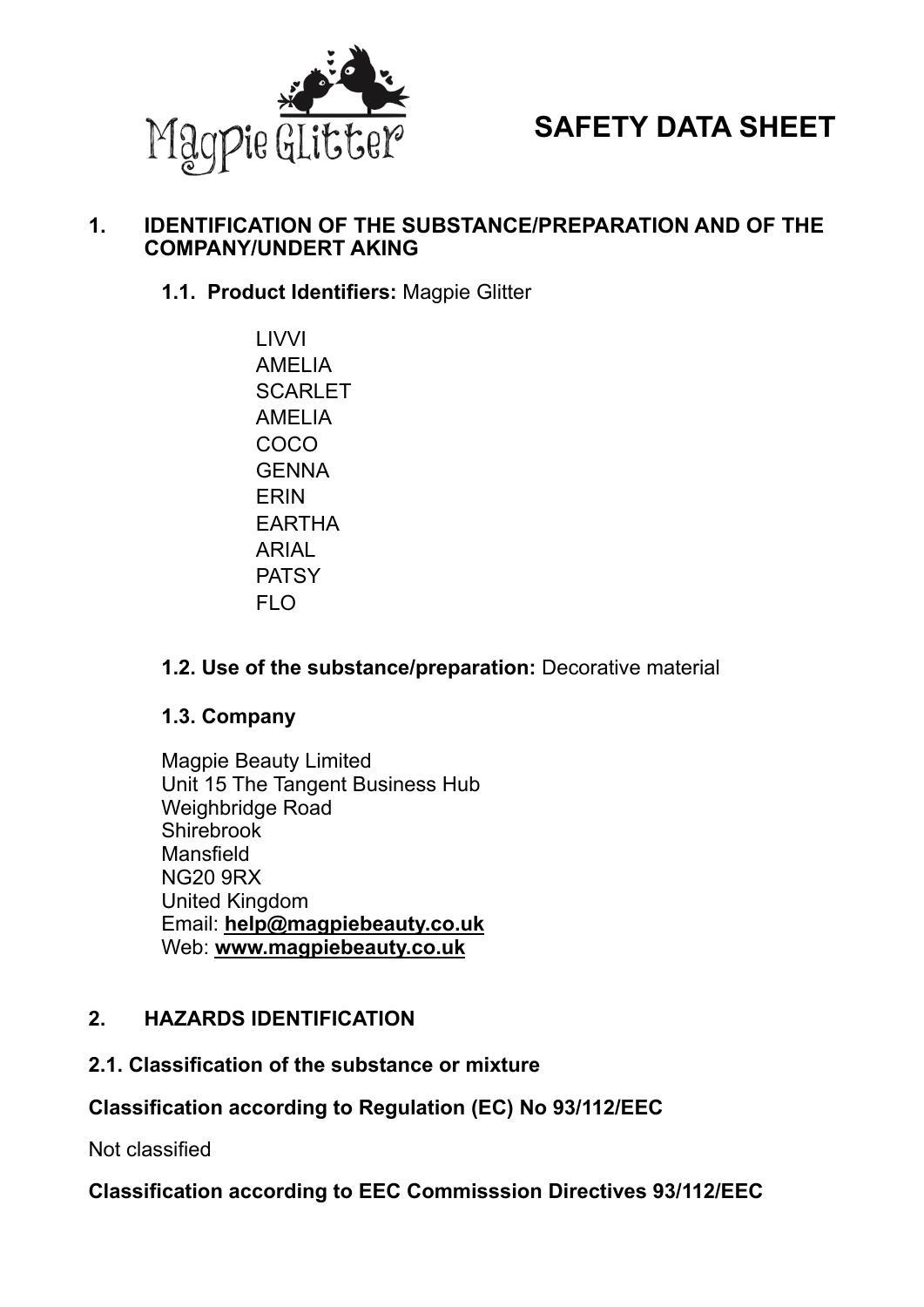# **2.2. Label elements**

**Labelling according to Regulation 93/112/EEC** Pictogram: na Signal word: na Hazard statement(s): None Precautionary statement(s): None SupplementalHazardStatements: None

### **According to European Directive 93/112/EEC as amended.**

Hazard symbol(s) na R-phrase(s) None S-phrase(s) None

#### **2.3. Other hazards**

None

# **3. COMPOSITION/INFORMATION ON INGREDIENTS**

## **3.1 Description of Material:**

#### **Solids made from coated polyester**

| <b>EINECS N°</b> | CAS <sub>N°</sub> | <b>INDEX N°</b> | <b>Chemical name</b>          | Conc.<br>$(\%w/w)$ | <b>Hazard</b><br>class and<br>category<br>code | <b>Hazard</b><br>statement | Danger<br>symbol/R<br>phrases |
|------------------|-------------------|-----------------|-------------------------------|--------------------|------------------------------------------------|----------------------------|-------------------------------|
|                  | 25038-59-9        | n.a             | Polyethylene<br>Terephthalate | 95.40%             | None                                           | None                       | None                          |
|                  | 7429-90-5         | n.a             | Aluminium                     | $0.11\%$           | None                                           | None                       | None                          |
|                  |                   | n.a             | Polyurethane                  | 3.24%              | None                                           | None                       | None                          |
|                  |                   |                 | Pigment (various)             | 1.25%%             | None                                           | None                       | None                          |

# **4. FIRST AID MEASURES**

### **4.1 Description of First Aid Measures**

General Advice: First aid followed by medical attention.

Inhalation: Move exposed person to fresh air. Keep warm and at rest. Seek medical attention as soon as possible.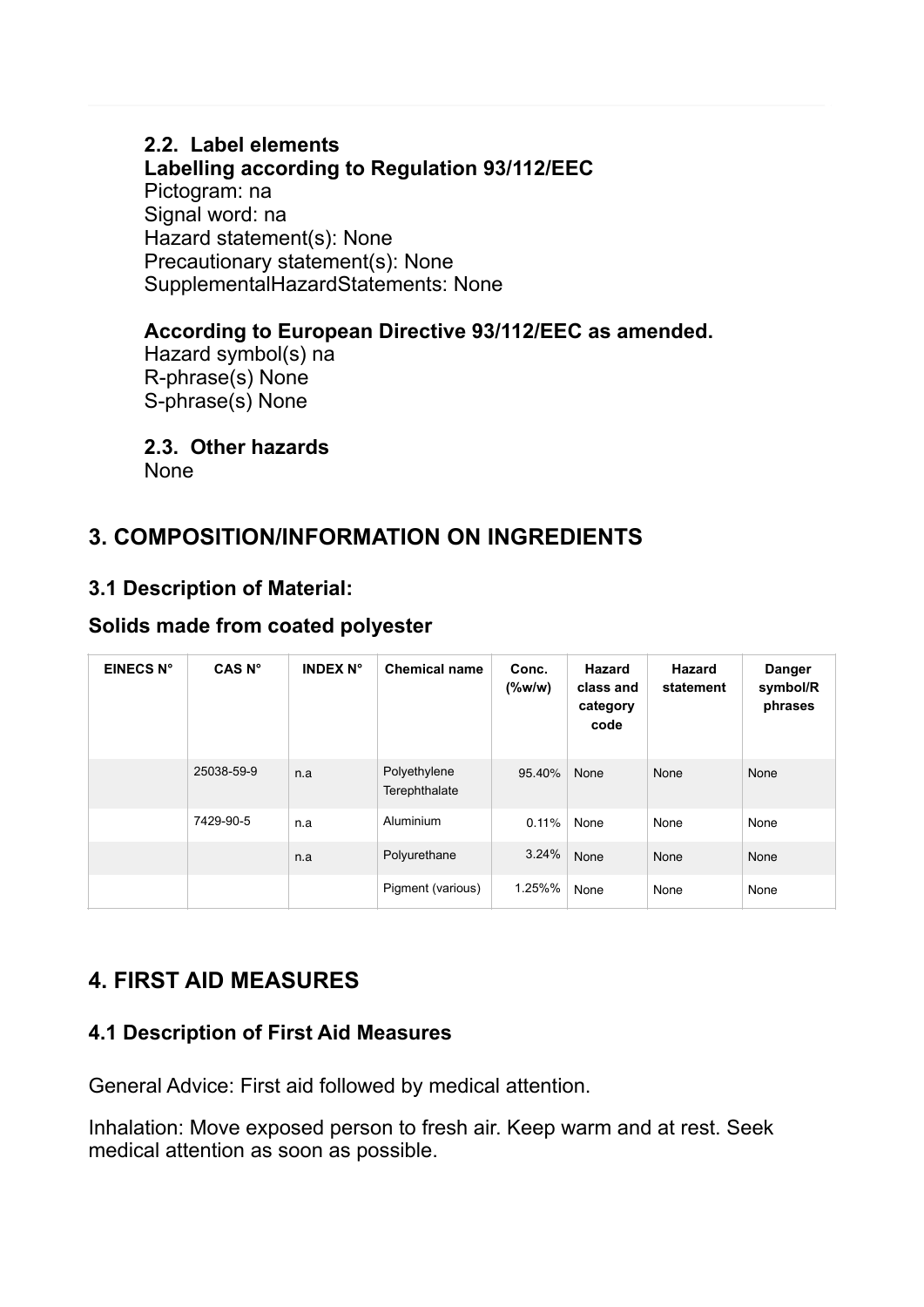Skin contact: Wash with mild soap and water. Generally the product does not irritate the skin. Seek medical advice if irritation occurs/persists.

Eye Contact: Rinse opened eye for several minutes under running water. Seek medical attention if irritation persists.

Ingestion: Wash mouth out with water, seek medical attention if symptoms occur.

#### **4.2 Most Important Symptoms and effects, both acute and delayed**  No data available

 **4.3 Indication of any immediate medical attention and special treatment needed**  No data available

# **5. FIRE FIGHTING MEASURES**

#### **5.1 Suitable Extinguishing Media:**

Water spray, extinguishing foam, dry powder extinguisher, carbon dioxide.

#### **5.2 Special hazards arising from the substance or mixture:**

If these products are either ignited or exposed to elevated temperatures causing decomposition toxic vapours may be emitted.

#### **5.3 Advice for firefighters:**

Wear self contained breathing apparatus for fire fighting.

# **6. ACCIDENTAL RELEASE MEASURES**

#### **6.1 Personal precautions:**

Wear protective equipment. Keep unprotected persons away. Avoid formation of dust

#### **6.2 Environmental precautions:**

Do not allow product to reach ground water, water bodies or sewerage system.

#### **6.3 Methods for cleaning up:**

Pick up manually or vacuum.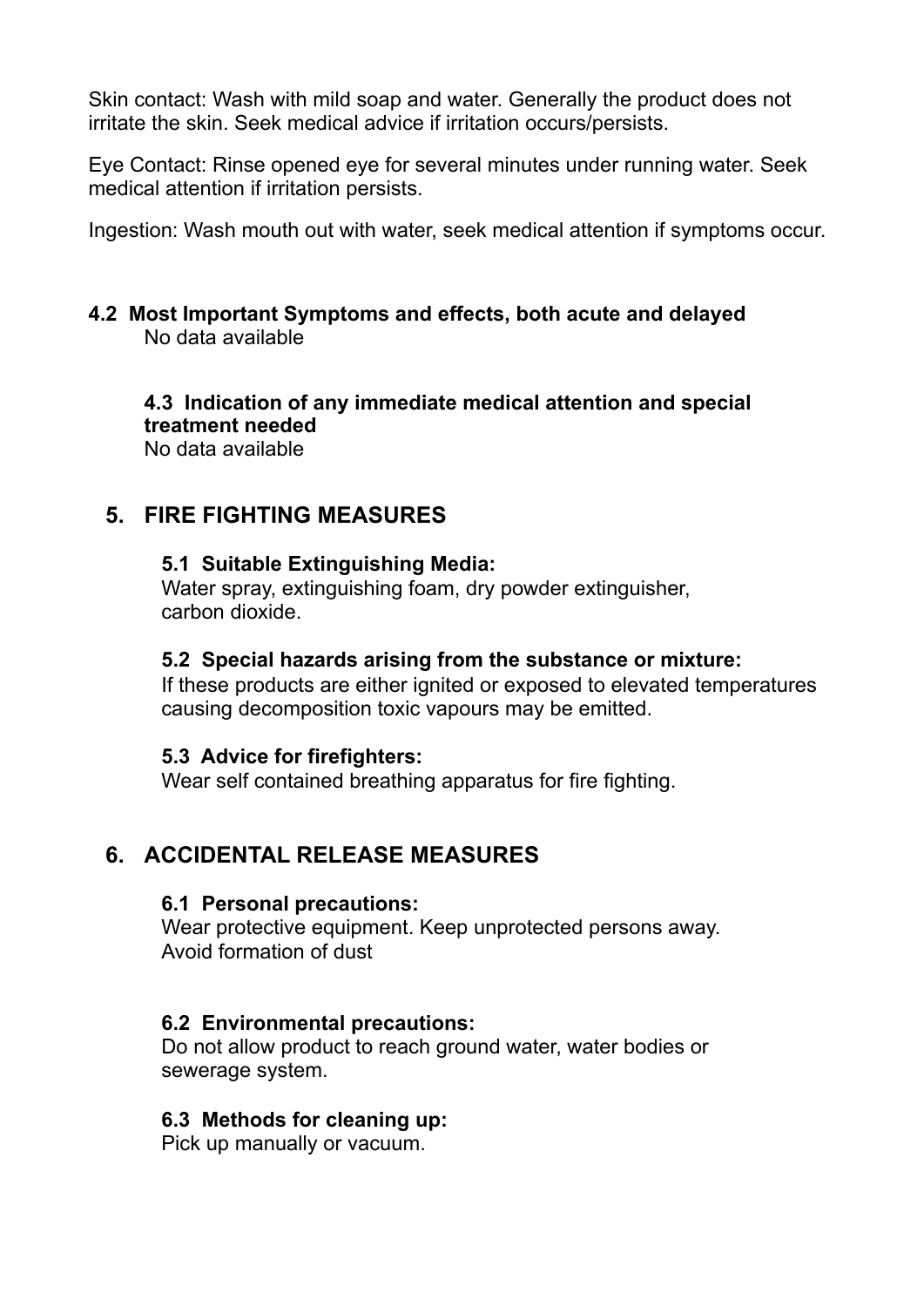# **7. HANDLING AND STORAGE**

#### **7.1 Precautions for Safe Handling:**

Avoid contact with skin and eyes.

Avoid formation of dust and aerosols.

 Provide appropriate exhaust ventilation at places where dust is formed. Normal measures for preventive fire protection.

#### **7.2 Conditions for safe storage including any incompatibilities:**

Store in cool place. Keep container tightly closed in a dry and well ventilated place. Keep away from sources of ignition.

#### **7.3 Specific end uses:**

None

## **8. EXPOSURE CONTROLS/PERSONAL PROTECTION**

#### **8.1 Control Parameters:**

These products do not contain any relevant quantities of materials with critical values that have to be monitored in the workplace.

National exposure control limits must be considered where appropriate.

#### **8.2 Exposure Controls:**

### **Appropriate engineering controls**

Handle in accordance with good industrial hygiene and safety practice. Wash hands before breaks and at the end of workday.

#### **Personal Protective equipment**

#### **Ventilation:**

Preferably Local exhaust ventilation (LEV) must be sufficient to keep concentration below occupational exposure limit

#### **Respiratory protection:**

Particulate cartridge filter type when LEV cannot be supplied.

### **Hand Protection:**

Gloves: consult manufacturer for suitable specification. A suitable barrier cream is recommended.

### **Eye Protection:**

Safety glasses with side sheilds.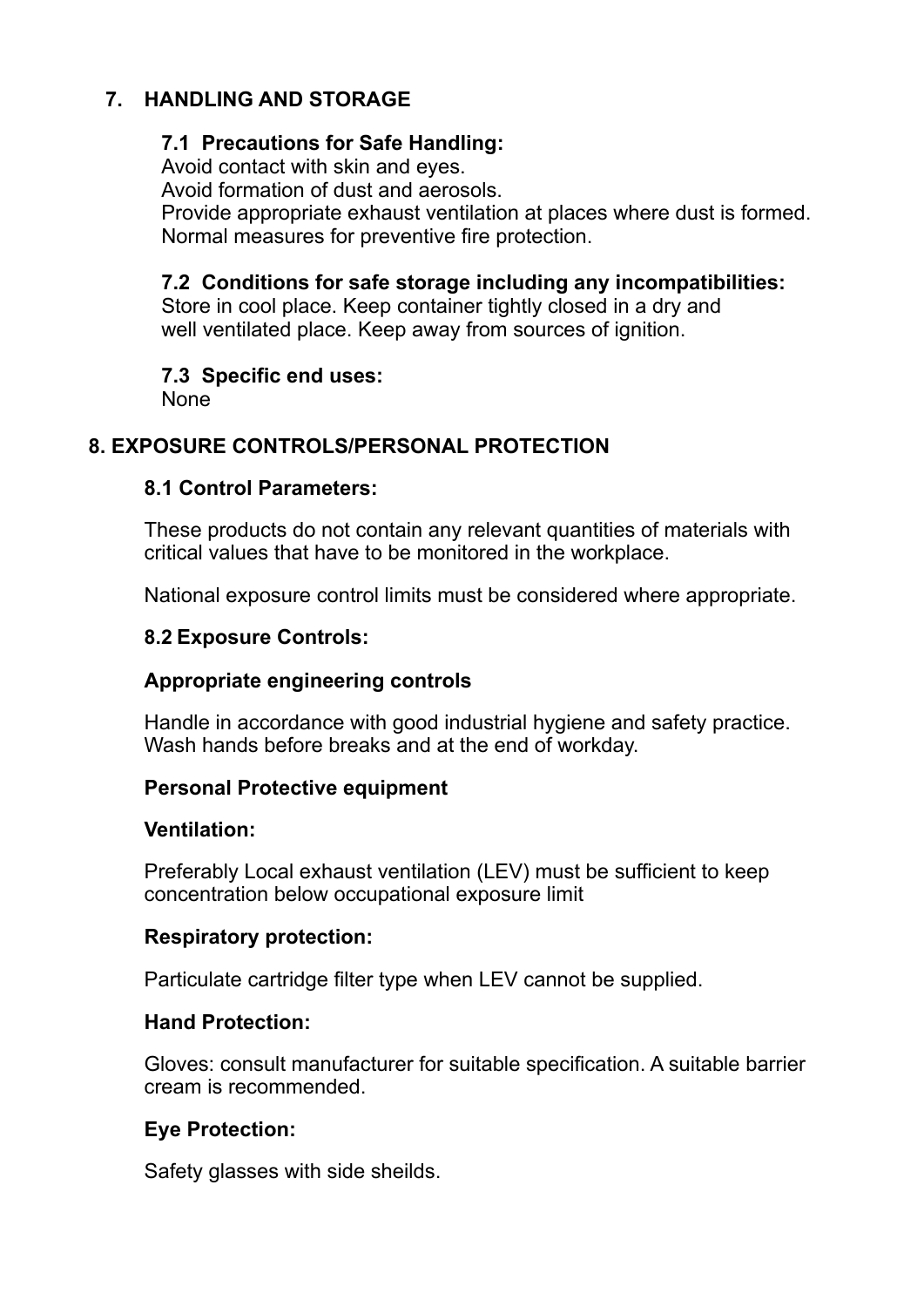### **Body Protection:**

Protective work clothing

#### **General Safety and Hygiene measures:**

Do not eat or drink while working with the product. Wash hands before breaks and at the end of work.

# **9. PHYSICAL AND CHEMICAL PROPERTIES**

### **9.1 Information on basic physical and chemical properties**

- a) Appearance: Solid Flakes
- b) Odour: Mild characteristic
- c) Odour threshold: No data available
- d) pH: No data available
- e) Melting point/freezing point: No data available
- f) Initial boiling point and boiling range: No data available
- g) Flash point: No data available
- h) Evaporation rate: No data available
- i) Flammability (solid,gas): No data available
- j) Upper/lower flammability or explosive limits: No data available
- k) Vapour pressure: No data available
- l) Vapour density: No data available
- m) Relative density: No data available
- n) Water solubility: No data available
- o) Partition coefficient: n octanol/water: No data available
- p) Autoignition temperature: Not self igniting
- q) Decomposition temperature: No data available
- r) Viscosity: No data available
- s) Explosive properties: Does not present explosive hazard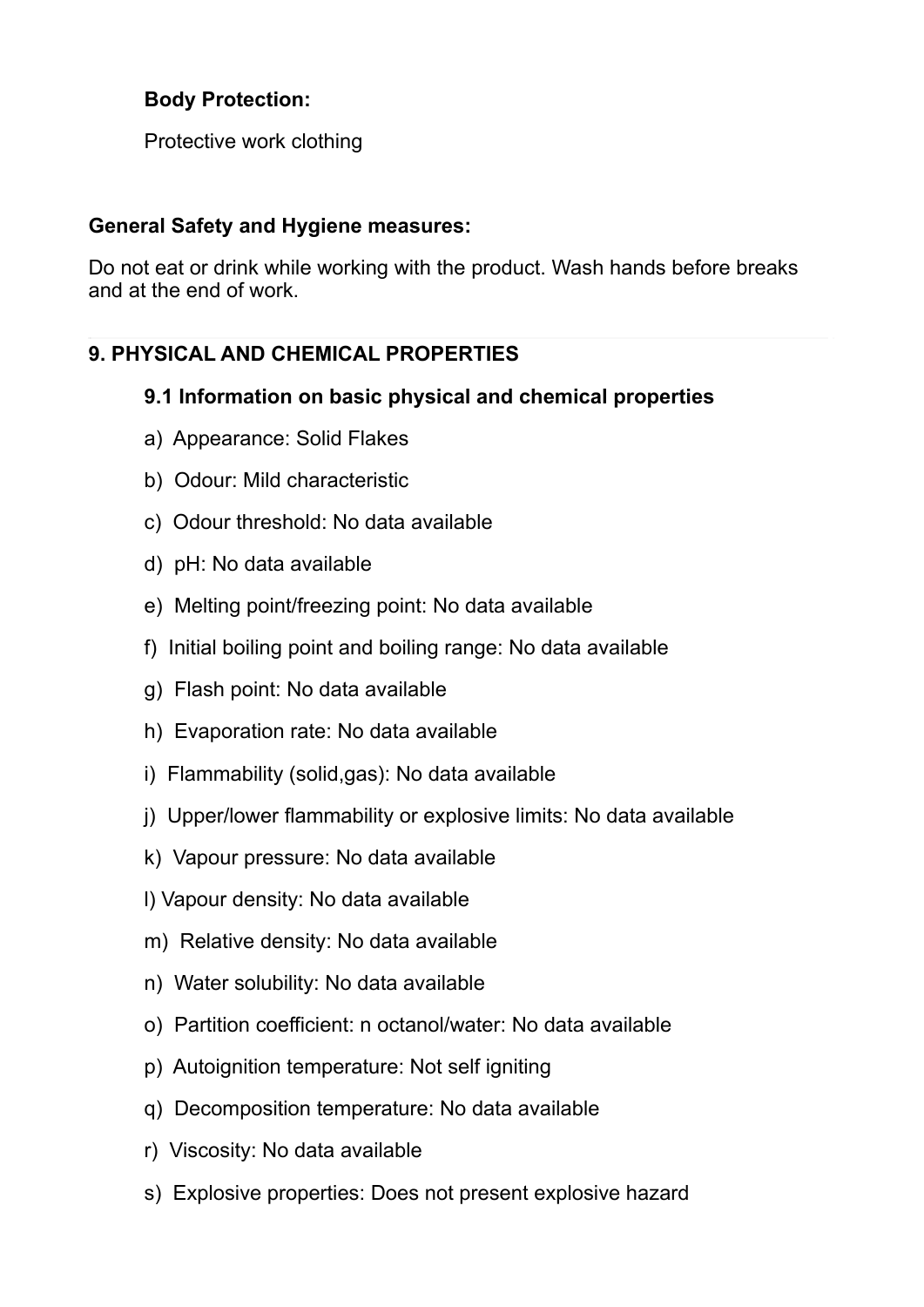t) Oxidizing properties: No data available

# **10. STABILITY AND REACTIVITY**

 **10.1 Reactivity -** no data available

**10.2 Chemical stability** - no data available

**10.3 Possibility of hazardous reactions** - no data available

**10.4 Conditions to avoid** - Avoid contact with acids, alkalis and strong oxidizing agents.

**10.5 Incompatible materials** - no data available

**10.6 Hazardous decomposition products** - no data available

# **11. TOXICOLOGICAL INFORMATION**

**11.1 Information on toxicological effects** 

**Acute toxicity** - no data available

**Skin corrosion/irritation** - no data available

**Serious eye damage/eye irritation** - no data available

**Respiratory or skin sensitization** - no data available

**Germ cell mutagenicity** - no data available

**Reproductive toxicity** - no data available

**Specific target organ toxicity | single exposure** - no data available

**Specific target organ toxicity | repeated exposure** - no data available

**Aspiration hazard** - no data available

**Potential health effects** - no data available

**Signs and Symptoms of Exposure** - To the best of our knowledge, the chemical, physical, and toxicological properties have not been thoroughly investigated.

**Additional Information** - When used and handled according to specifications, the product does not have any harmful effects to our experience and the information provided to us.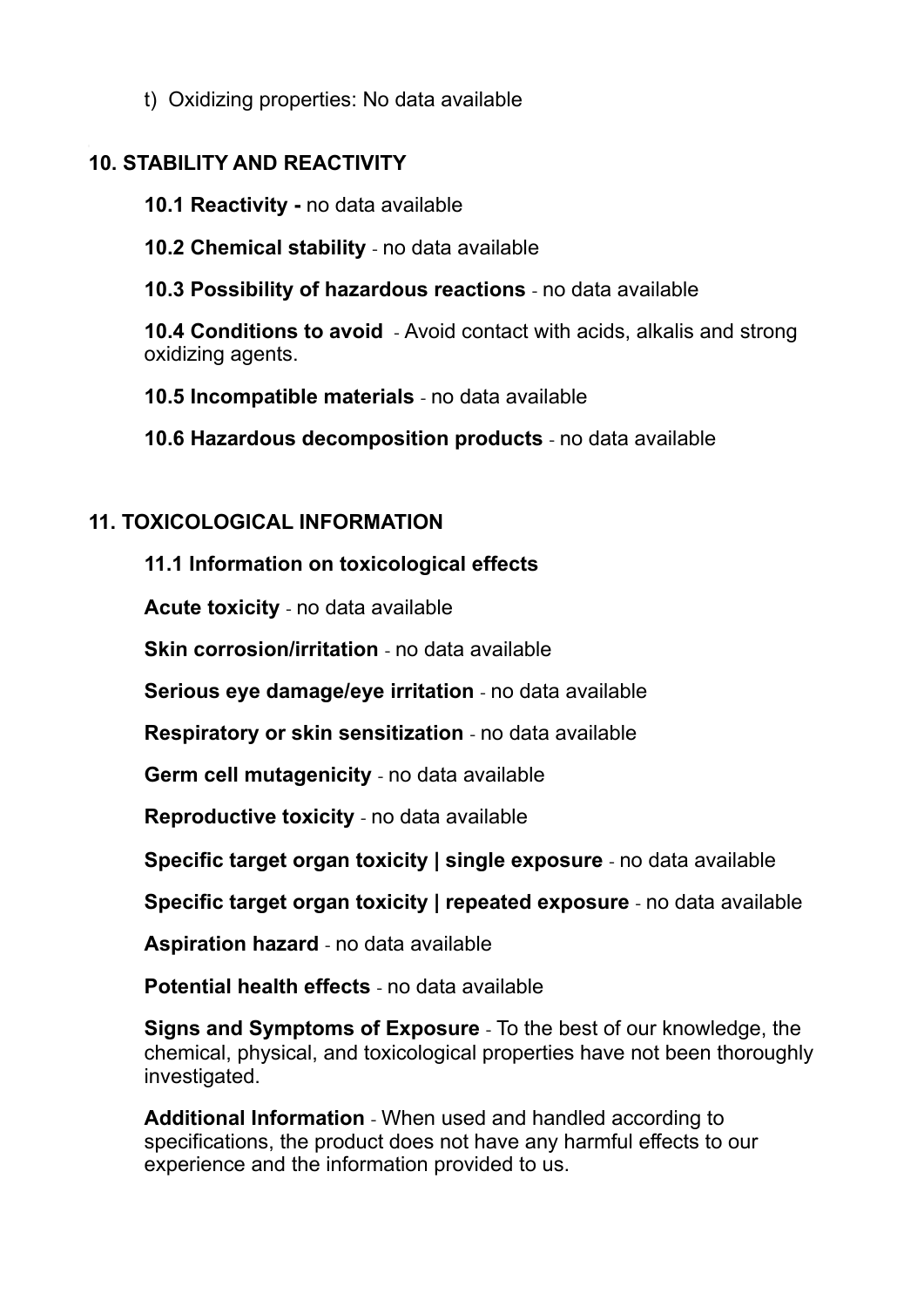The substance is not subject to classification according to the latest version of the EU lists.

#### **12. ECOLOGICAL INFORMATION**

- **12.1 Toxicity:** no data available
- **12.2 Persistence and degradability:** no data available
- **12.3 Bioaccumulative potential:** no data available
- **12.4 Mobility in soil:** no data available
- **12.5 Results of PBT and vPvB assessment:** no data available
- **12.6 Other adverse effects:** no data available

#### **13. DISPOSAL CONSIDERATIONS**

**Product:** Remove in accordance with local official regulations.

 **Used packaging material:** Containers may be recycled or re-used. Observe local/state/federal regulations.

**14. TRANSPORT INFORMATION:**  Not restricted for transport.

#### **15. REGULATORY INFORMATION**

**This safety datasheet complies with the requirements of Regulation (EC) No. 1907/2006.** 

**15.1 Safety, health and environmental regulations/legislation specific for the substance or mixture:** no data available

 **15.2 Chemical Safety Assessment:** no data available

#### **16. OTHER INFORMATION**

**Disclaimer: This information relates only to the specific material designated and may not be valid for such material used in combination with any other materials or in any process. Such information is, to the best of the company's knowledge and belief, accurate and reliable as of the date compiled. However, no warranty, guarantee or representation is made as to its accuracy, reliability or completeness. It is the user's responsibility to**